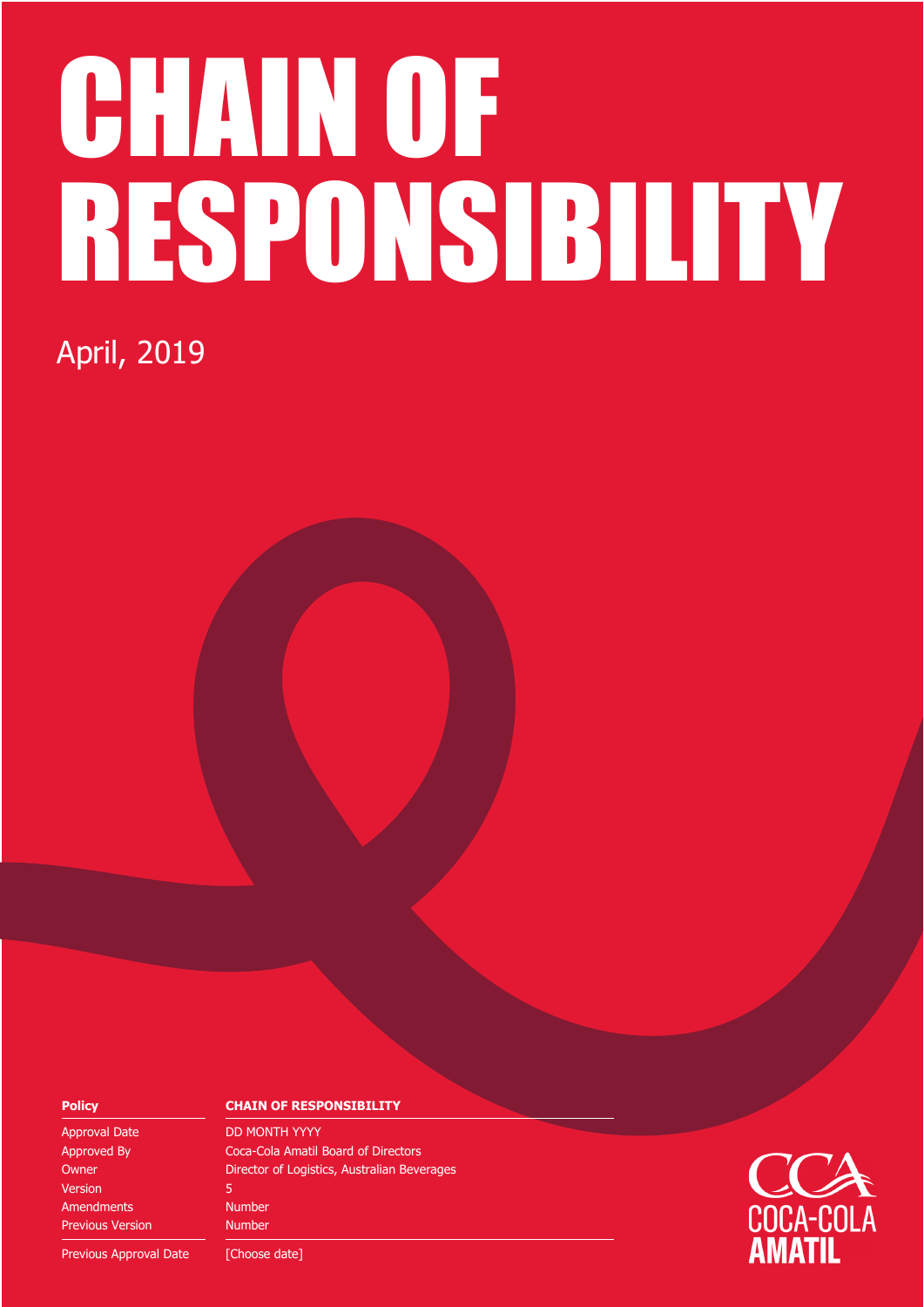### TABLE OF CONTENTS

| 1                       | <b>INTRODUCTION AND PURPOSE</b>           | 3                       |
|-------------------------|-------------------------------------------|-------------------------|
| 1.1                     | <b>What is a Chain of Responsibility?</b> | 3                       |
| 1.2                     | <b>Heavy Vehicle National Law (HVNL)</b>  | 3                       |
| $\mathbf{2}$            | <b>SCOPE</b>                              | 3                       |
| $\bf{3}$                | <b>RESPONSIBILITIES</b>                   | 4                       |
| 3.1                     | <b>Manager's Responsibilities</b>         | 4                       |
| 4                       | <b>POLICY</b>                             | 5                       |
| 4.1                     | <b>Mass &amp; Dimension</b>               | 5                       |
| 4.2                     | <b>Load Restraint</b>                     | $\overline{\mathbf{5}}$ |
| 4.3                     | <b>Driver Fatigue</b>                     | 5                       |
| 4.4                     | <b>Speed</b>                              | 5                       |
| $\overline{\mathbf{5}}$ | <b>CONTRACTS</b>                          | 5                       |
| 6                       | <b>VEHICLES</b>                           | 6                       |
| 6.1                     | <b>Heavy Vehicle Definition</b>           | 6                       |
| 6.2                     | <b>Regulated Heavy Vehicle Definition</b> | 6                       |
| 6.3                     | <b>Minimum Requirements</b>               | 6                       |
| $\mathbf{7}$            | <b>DRIVERS</b>                            | 6                       |
| 7.1                     | <b>Minimum Requirements</b>               | 6                       |
| 8                       | <b>FATIGUE MANAGEMENT</b>                 | 7                       |
| $\boldsymbol{9}$        | <b>SCHEDULING</b>                         | 7                       |
| 10                      | <b>MASS LIMITS</b>                        | 8                       |
| 11                      | <b>SPEED MANAGEMENT</b>                   | 8                       |
| 12                      | <b>LOAD RESTRAINT</b>                     | 9                       |
| 13                      | <b>BREACHING THE POLICY</b>               | 9                       |
| 14                      | <b>RAISING CONCERNS</b>                   | 10                      |
| 15                      | <b>RELATED POLICIES</b>                   | 10                      |
| A.                      | <b>APPENDIX - ACKNOWLEDGEMENT FORM</b>    | 11                      |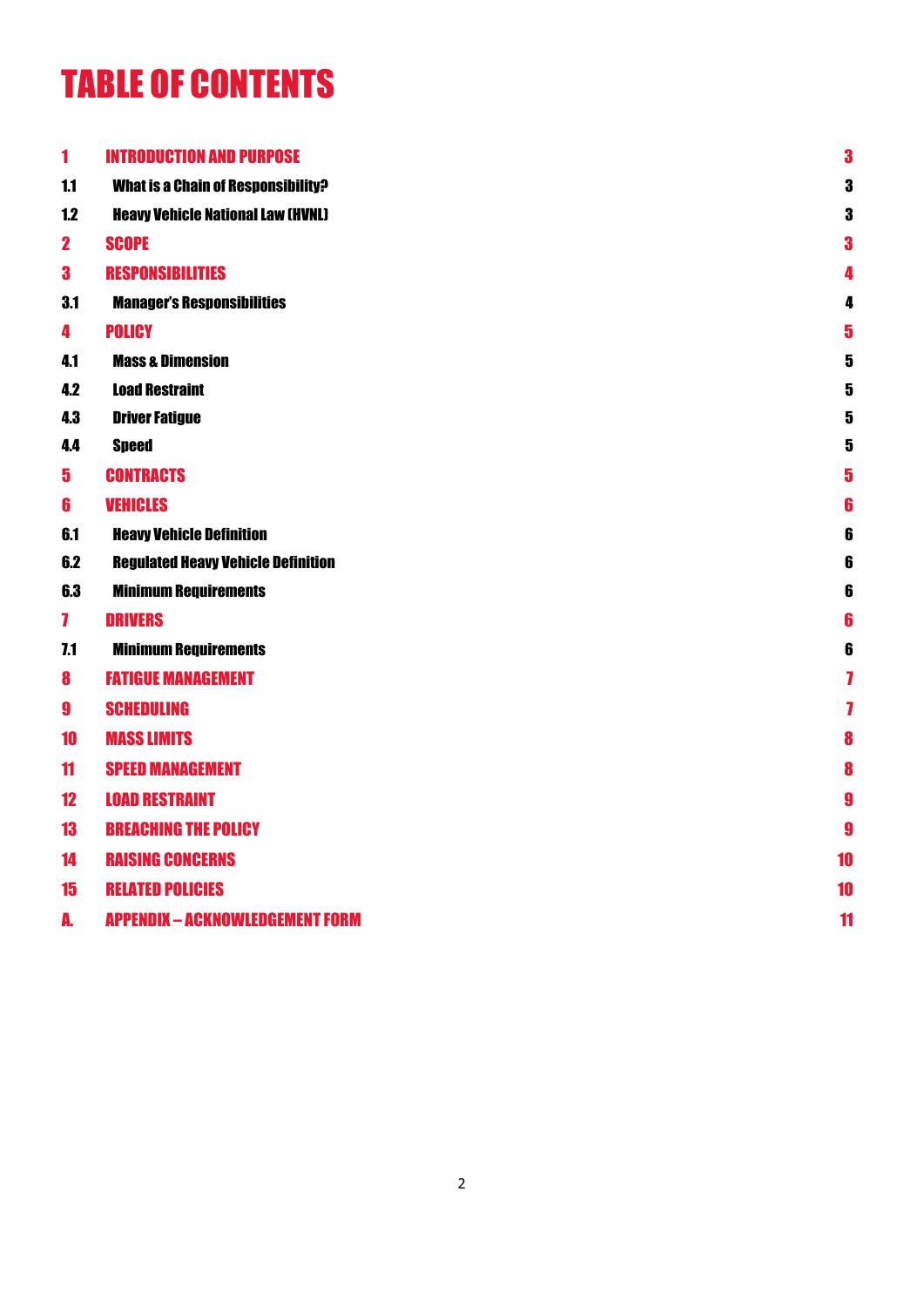### 1 INTRODUCTION AND PURPOSE

#### 1.1 What is a Chain of Responsibility?

Chain of Responsibility (CoR) is a nationally legislated program of compliance and enforcement that aims to improve safety and reduce accidents across the road transport industry.

The "Chain of Responsibility" extends legal liability for certain road law offences to all parties who by their actions, inactions or demands exercise control or influence over the entire transport chain. All persons involved in consigning, packing, loading, driving, operating and receiving are covered by this legislation.

Coca-Cola Amatil will not knowingly ask or expect any employee or contractor to do anything that is unlawful or that will create a dangerous or potentially dangerous situation.

#### 1.2 Heavy Vehicle National Law (HVNL)

The HVNL came into effect in 2014. It was established to provide nationally consistent laws.

The Chain of Responsibility laws apply across all areas in the supply chain where investigations and enforcement into CoR breaches occur. The aim is to positively influence the actions of those involved in the heavy vehicle transport industry and ensure all parties who influence on-road behaviour are held accountable for breaches of road transport laws.

The purpose of this policy is to provide guidance to Coca-Cola Amatil staff, contractors & suppliers on CoR.

### 2 SCOPE

This policy is designed to form part of Coca-Cola Amatil's compliance strategy. It applies to all employees, contractors and visitors within the Coca-Cola Amatil group of companies in Australia [Coca-Cola Amatil (Aust) Pty Ltd, Coca-Cola Amatil Limited and SPCA], that have responsibility for or involvement in activities that fall within the scope of the road transport laws.

This may include (but not be limited to) roles within logistics, supply chain and support roles. This includes, full time, part time and casual employees as well as contractors or subcontractors working for or on the behalf of Coca-Cola Amatil. It also extends to suppliers and visitors where appropriate.

This policy applies to all Coca-Cola Amatil workplaces and other workplaces or situations where employees, contractors or subcontractors may be working or representing Coca-Cola Amatil.

If you are uncertain if this policy applies to you, please speak with your manager, local Human Resources representative, or contractor site liaison.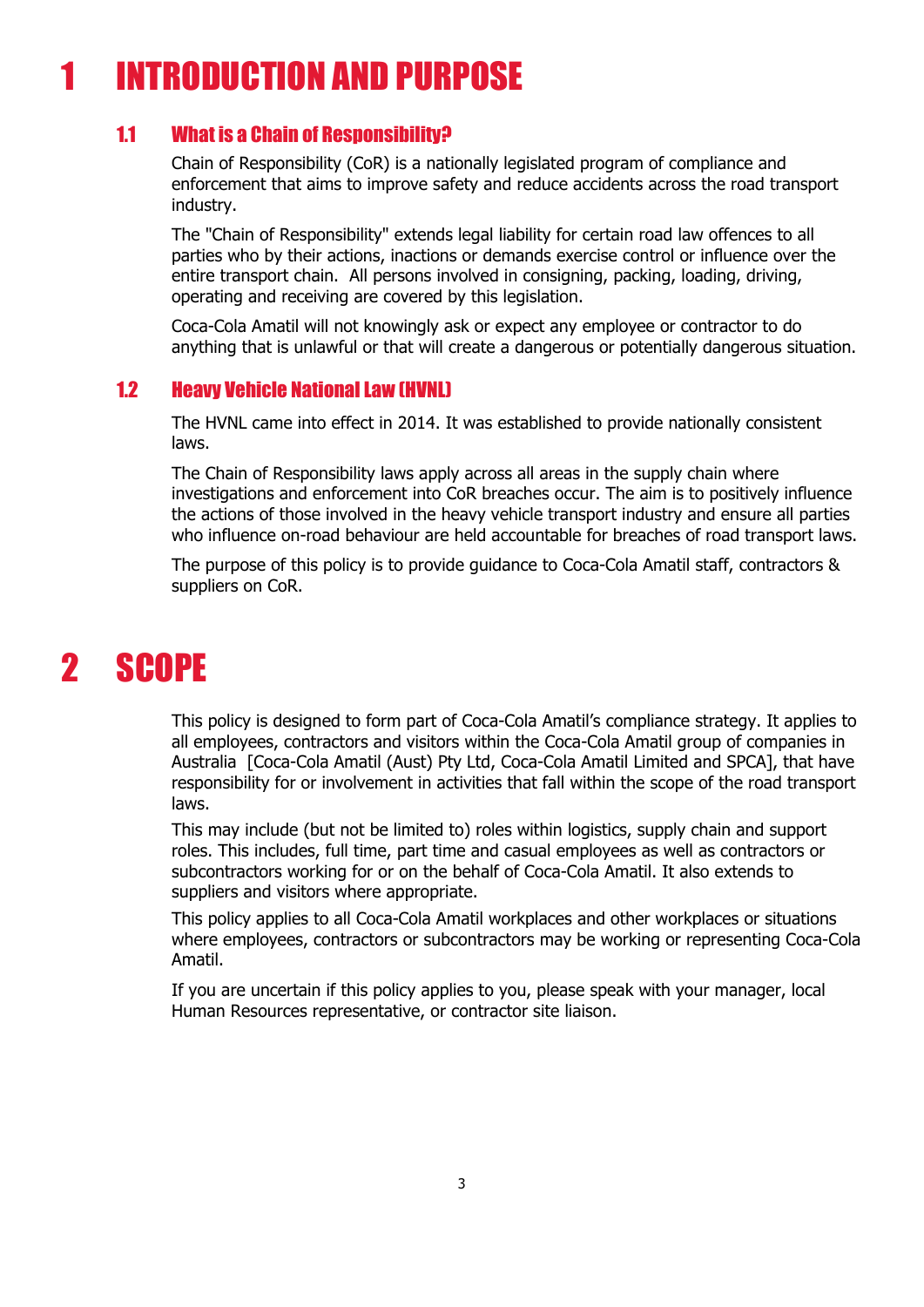### 3 RESPONSIBILITIES

All employees and contractors should consider their actions and ask for guidance. If you are ever in doubt about a course of action, ask yourself the following

- Is it consistent with the policy?
- Is it safe?
- Is it appropriate and legal?

If your answer is "No" to any of these questions, don't do it.

If you are still uncertain, ask for guidance. The policy attempts to capture many of the situations that employees and contractors may encounter, but it cannot address every circumstance. In the first instance, always check with your manager. If in doubt seek further guidance.

#### 3.1 Manager's Responsibilities

- Ensure that the people you supervise understand their responsibilities under the Chain of Responsibility policy.
- Take opportunities to discuss the policy and reinforce the importance of safety and compliance .
- Create an environment where employees and contractors feel comfortable raising concerns.
- At no time encourage or direct employees or contractors to achieve business results at the expense of ethical conduct or compliance with any policy or law.
- Document all relevant process, audit and training information appropriately.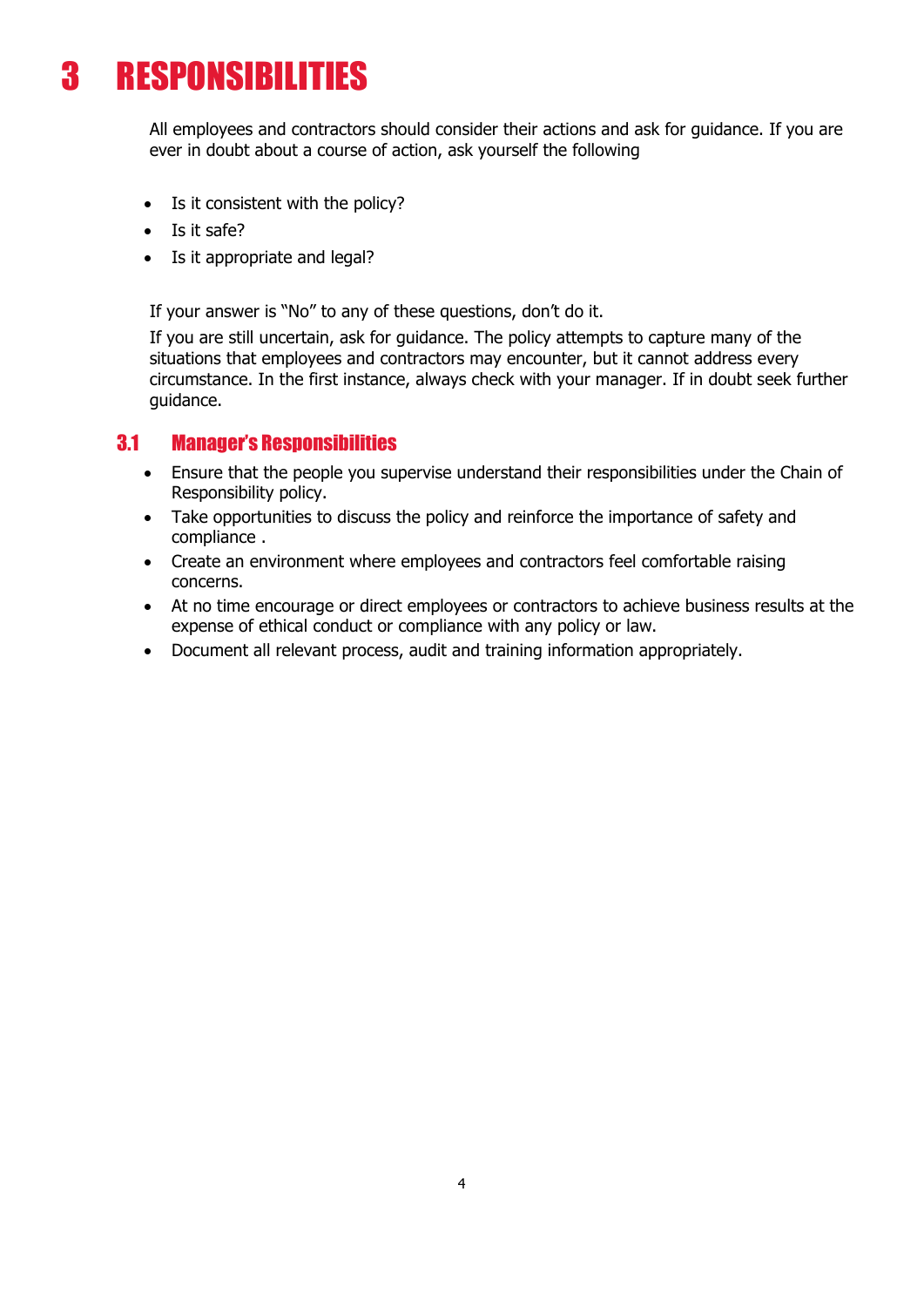### 4 POLICY

Chain of Responsibility is relevant for all areas of Coca-Cola Amatil, particularly in the areas that deal with logistics such as Equipment Services, SPCA, At Work and Supply Chain.

The four (4) main elements of the Chain of Responsibility are:

#### 4.1 Mass & Dimension

Ensuring that trucks leave our sites within the mass carrying constraints and that the mass is distributed across the truck axles whilst also ensuring dimension limits are adhered to.

#### 4.2 Load Restraint

Ensuring that when our trucks are loaded that the load is adequately secured to the vehicle.

#### 4.3 Driver Fatigue

Ensuring that drivers are well rested and are given adequate time to take their scheduled rest breaks. Taking into consideration the amount of hours worked.

#### 4.4 Speed

Ensure that driver's routes are realistic and safe and that we are not imposing demands that may result in a driver putting themselves or others at risk. Schedules need to take into account the distance that needs to be covered, traffic conditions and delays at receiving sites.

### 5 CONTRACTS

Coca-Cola Amatil operates ethically at all times and expects contractors to do the same. Before engaging a Third Party operator, reasonable enquiries into their policies, processes and practices are required.

Robust operational policies across the Chain of Responsibility spectrum of Speed, Mass, Load Restraint & Driver Fatigue are required to be evidenced, in addition to Health Safety & Environment (HSE) including Drug and Alcohol policies.

If a third party doesn't meet Coca-Cola Amatil's required standards they should not be engaged to perform works for or on behalf of Coca-Cola Amatil.

Coca-Cola Amatil has a duty of care for all workers, and safety will not be compromised for any reason.

Coca-Cola Amatil must not enter into a contract or other agreement with the driver of a heavy vehicle, or with a party in the chain of responsibility for a heavy vehicle, that Coca-Cola Amatil knows, or ought reasonably to know, would encourage or provide an incentive for the vehicle's driver, or a party in the chain of responsibility for the vehicle to cause the vehicle's driver, to exceed a speed limit.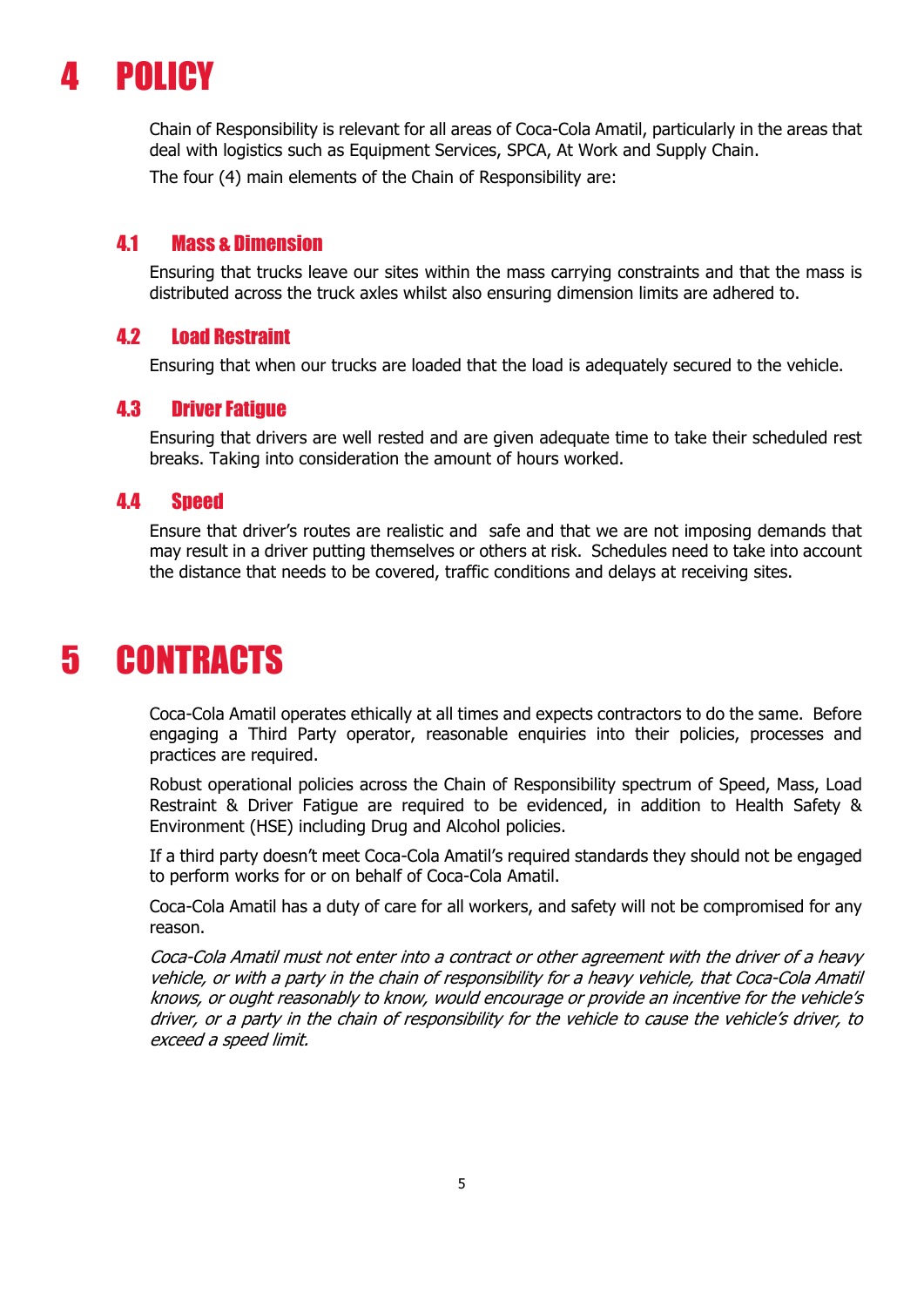### 6 VEHICLES

#### 6.1 Heavy Vehicle Definition

A vehicle is a heavy vehicle if it has a Gross Vehicle Mass (GVM) of more than 4.5 tonnes.

#### 6.2 Regulated Heavy Vehicle Definition

A vehicle is a regulated heavy vehicle if it has a Gross Vehicle Mass (GVM) of more than 12 tonnes.

#### 6.3 Minimum Requirements

It is a requirement at Coca-Cola Amatil that any heavy vehicle consigned to do work for Coca-Cola Amatil has the following information verified prior to commencement and is maintained for the duration of that work:

- Vehicle Registration
- Appropriate Insurance(s)
- Maintenance up to date
- Fit for purpose
- Appropriate load restraint for task
- Speed Limiter functional (Regulated Heavy Vehicle)

### 7 DRIVERS

#### 7.1 Minimum Requirements

It is a requirement at Coca-Cola Amatil that any Driver engaged to do work for Coca-Cola Amatil has the following information verified prior to commencement and is maintained for the duration of that work:

- Appropriate Heavy Vehicle Drivers License
- Medically Fit to Drive
- Required Insurances
- Fully Inducted
- Trained in CoR requirements.

If at anytime a driver does not meet the above requirements they are to inform Coca-Cola Amatil immediately. Failure to comply with this component of the policy may result in termination of employment.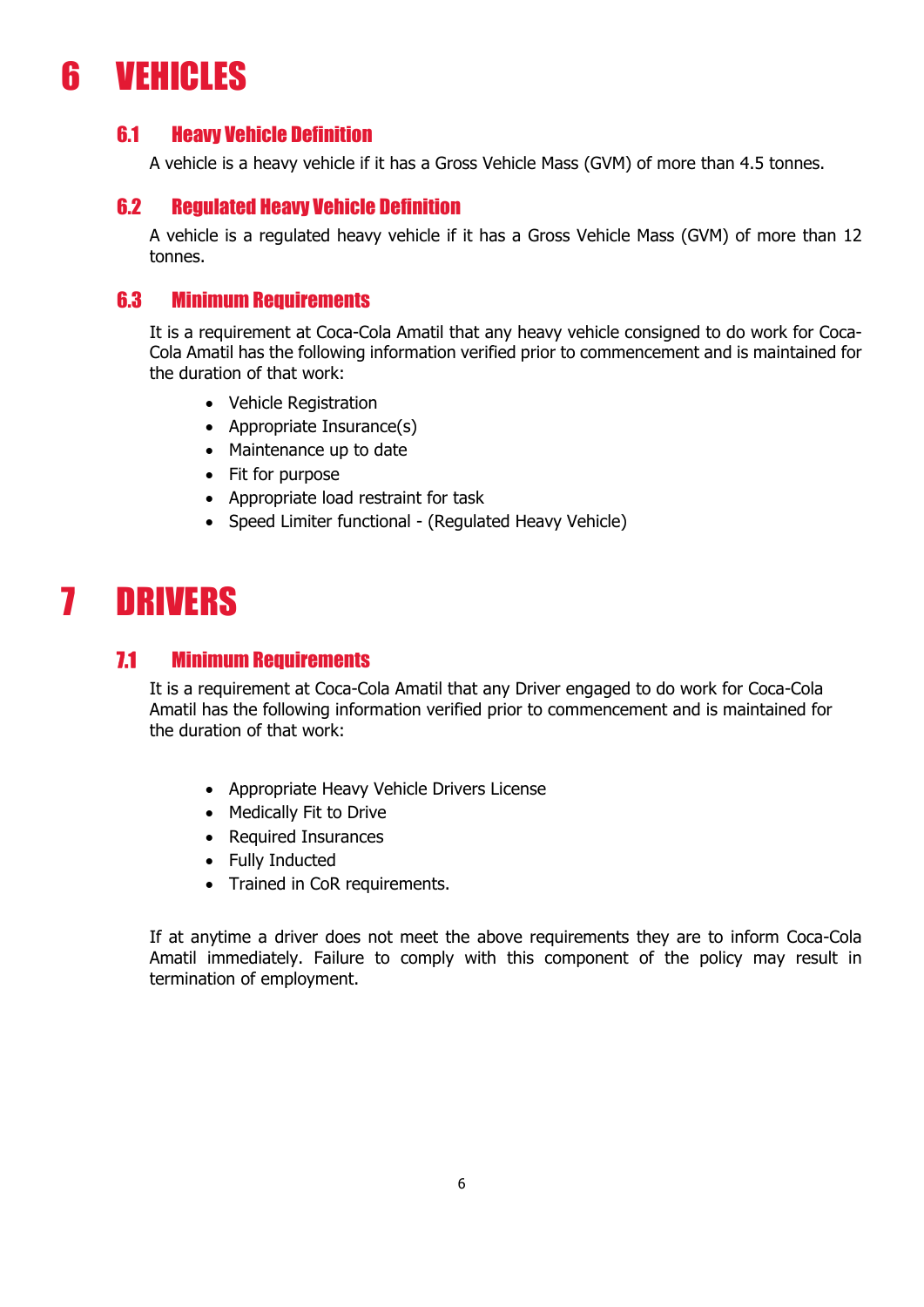### 8 FATIGUE MANAGEMENT

Fatigue can affect a person's health, reduce performance and productivity, and increase the chance of a work place accident or road crash.

Coca-Cola Amatil and all parties in the supply chain must take reasonable steps to ensure that any risks associated with fatigue are identified, minimised, controlled or eliminated.

Examples include but are not limited to:

- Drivers properly managing their work & rest and not driving if fatigued
- Ensuring trip schedules have sufficient flexibility and are reasonable
- Maintaining effective loading and queuing practices
- Ensuring that commercial arrangements do not incentivise the driver to break the law (e.g. driving excessive hours or speeding to meet deadlines).

Guidelines for Managing Heavy Vehicle Driver Fatigue

### 9 SCHEDULING

Schedulers must take all reasonable steps to ensure the schedule will not cause the vehicle to breach mass limits or cause the driver to exceed the legal speed limit.

Reasonable steps include but are not limited to;

- Consulting the driver or operator prior to finalising the schedule.
- Taking account of the average speed that can be travelled lawfully on scheduled routes.
- Allowing for traffic conditions or other delays in schedules.
- Contingency planning concerning schedules.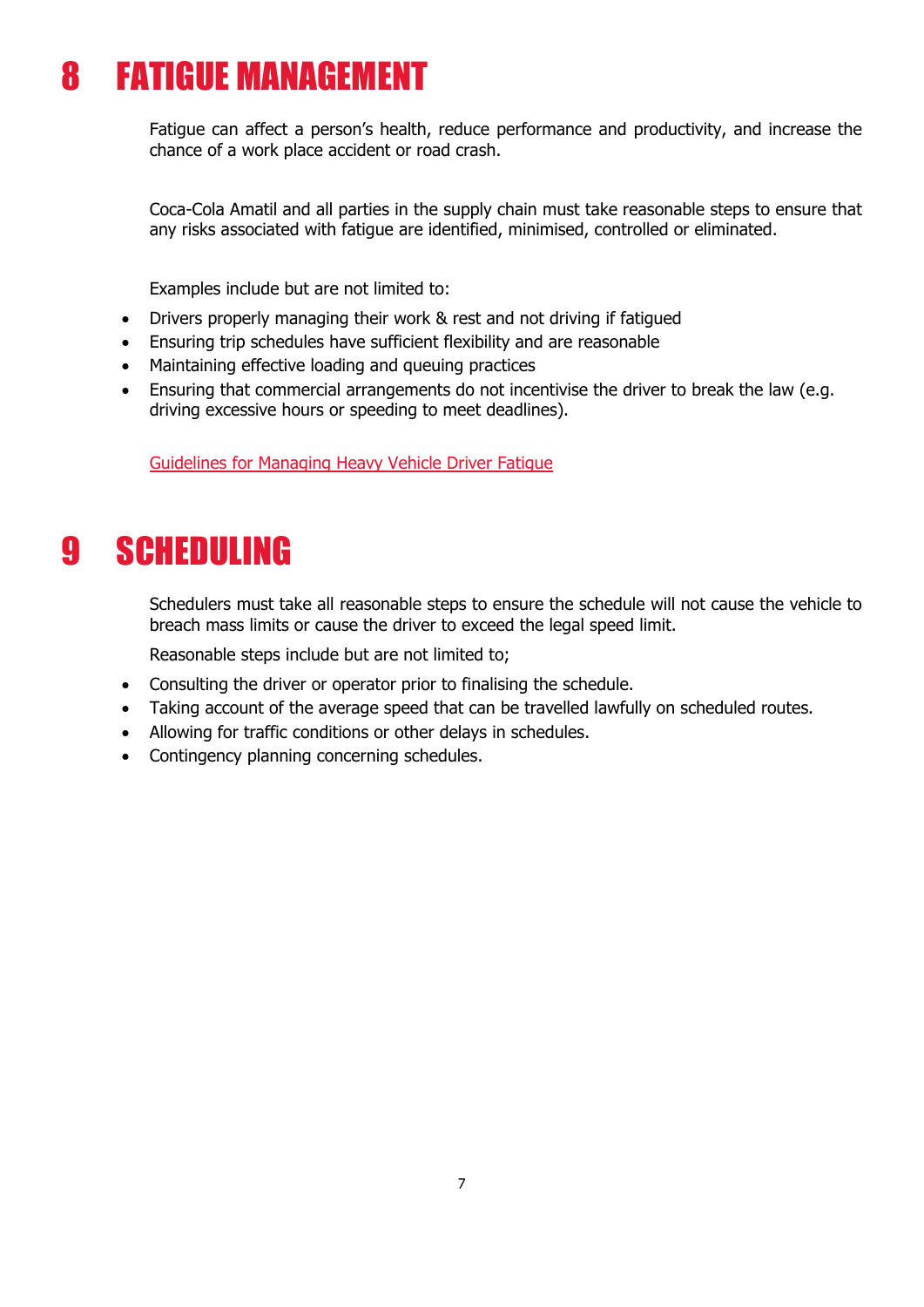### 10 MASS LIMITS

Coca-Cola Amatil must ensure that any vehicle that is loaded with a Coca-Cola Amatil Group product or asset, is loaded in line with the Mass Limits of that vehicle.

Coca-Cola Amatil will provide the driver or nominated representative, with all relevant mass information related to the load prior to loading, and in case of pre-loaded vehicles prior to departure.

The driver or nominated representative has the authority to request adjustments to the load if the driver is concerned with the weight of the load.

The gross mass of the load is required to be placed on the vehicle in line with legal axle mass limits.

As all vehicles are different and drivers know their vehicles best the driver is responsible to direct the loader to position the load according to his vehicle axle mass limits.

It is also imperative that mass and dimension limits are adhered to throughout the delivery cycle, i.e. as freight is removed or added to the vehicle in the field, etc.

Heavy Vehicle (Mass, Dimension and Loading) National Regulation

### 11 SPEED MANAGEMENT

Coca-Cola Amatil will not pressure, direct or encourage at anytime any driver to speed for any reason. Coca-Cola Amatil insists on safe work behaviour and speeding will not be tolerated.

Coca-Cola Amatil and its transport providers will ensure a robust approach to speed management that can incorporate but is not limited to the following controls:

- Regular consultation with drivers.
- Review of driving, work & trip records.
- A program to report & monitor (GPS tracking where available or as directed) incidents of speeding, & related risks and hazards.
- Training & information for drivers, staff and parties in the chain of responsibility.
- Regular maintenance of vehicle components that relate to complying with speed limits (speed limiters, speedometer, engine management systems).
- Remuneration model that does not incentivise or penalise drivers for early or late deliveries.

NTC Model Act on Heavy Vehicle Speeding Compliance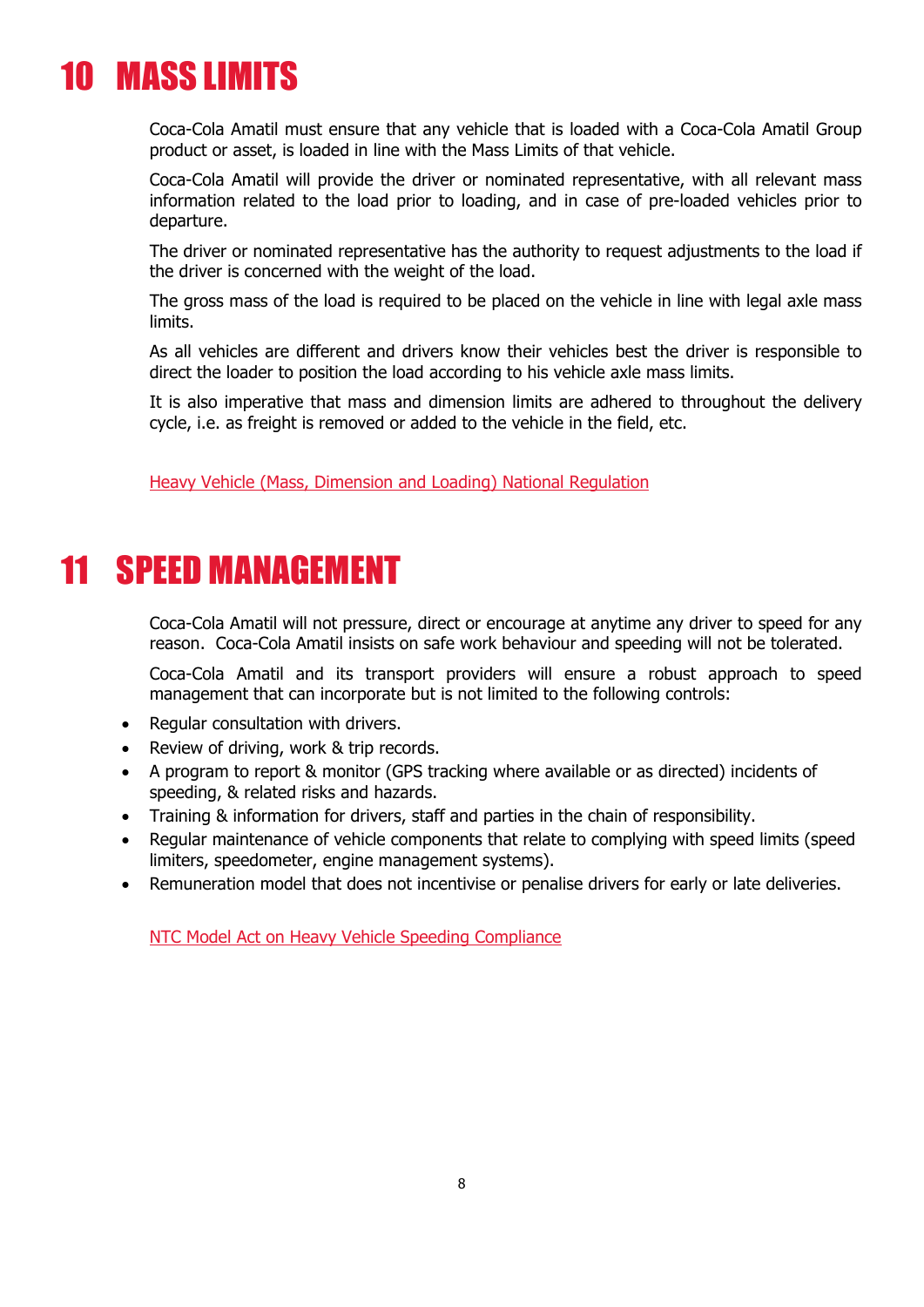### 12 LOAD RESTRAINT

The safe loading of heavy vehicles is vitally important in preventing injury to people and damage to property. There are also economic benefits to Coca-Cola Amatil if the load arrives intact and without damage.

Every load that leaves a Coca-Cola Amatil Group site must be restrained in line with the National Transport Commissions Load Restraint Guide 2018.

The load must be restrained to withstand forces of at least:

- 80% of its weight in the forward direction
- 50% of its weight sideways and rearwards
- 20% of it weight vertically Coca-Cola Amatil's position on the type of load restraint for each load channel may differ. However some standards are universally preferred.
- Certified load restraint curtains
- Certified headboards and sides on rigid vehicles
- Plastic angles not metal angles.
- 2500kg rated web strapping never ropes.

If you are unsure of what the correct load restraint required for a vehicle or load type is, see your immediate manager.

Load Restraint Guide 2018

### 13 BREACHING THE POLICY

The Policy sets standards of behaviour expected from everyone who performs work for Coca-Cola Amatil.

Breaches of this policy may result in disciplinary action up to and including termination of employment.

For contractors, it may lead to the immediate termination of a contract. It is expected that suppliers will enforce a similar set of standards with their employees and contractors.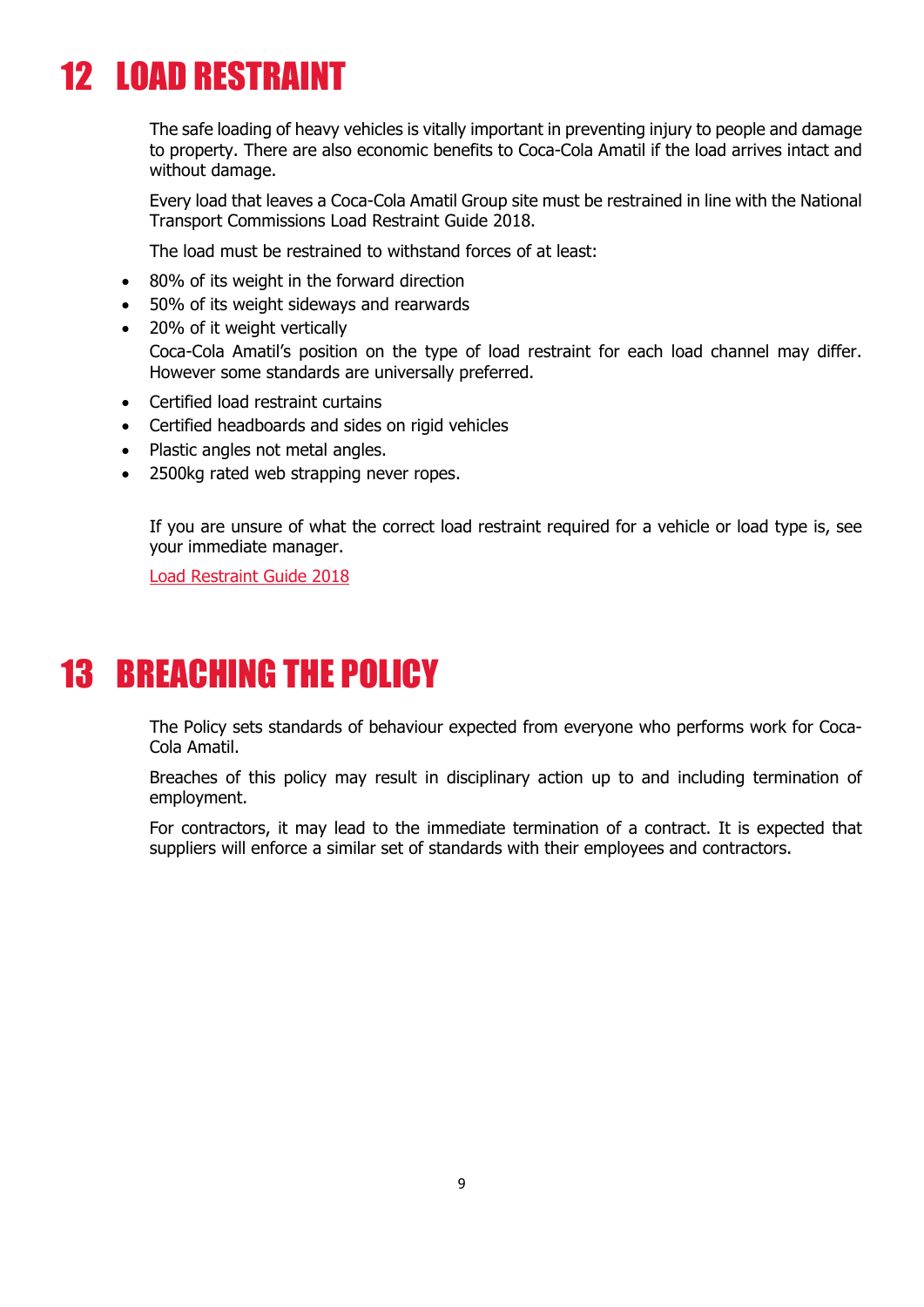### 14 RAISING CONCERNS

If you observe behaviour that concerns you, or that may represent a violation of the Policy, raise the issue promptly with your manager. Doing so will allow Coca-Cola Amatil an opportunity to deal with the issue promptly.

If you have any questions about the Policy, its meaning or its application, you should raise these initially with your Manager or alternatively:

- Your relevant State Logistics Manager
- Coca-Cola Amatil's National Chain of Responsibility Manager
- Coca-Cola Amatil's –General Manager Logistics
- Coca-Cola Amatil's Director Supply Chain

### 15 RELATED POLICIES

- Work Health and Safety Policy
- Drug and Alcohol Policy
- Code of Business Conduct Policy
- Whistleblower Protection Policy
- An acknowledgement of this policy will be made via Coca-Cola Amatil Online.

| <b>Policy Compliance Management</b> |                             |  |
|-------------------------------------|-----------------------------|--|
| Group Exec Owner                    | <b>NA</b>                   |  |
| <b>AUS Bev Owner</b>                | Director Supply Chain       |  |
| <b>Reporting Owner</b>              | <b>National Manager CoR</b> |  |
|                                     |                             |  |

| <b>Iss</b><br>ue | <b>Date</b>      | <b>Approved By</b>                                     | <b>Action</b>                                                                            | <b>Policy Owner</b> |
|------------------|------------------|--------------------------------------------------------|------------------------------------------------------------------------------------------|---------------------|
| 3.0              | April 09<br>2015 | Supply Chain, Retail<br>Services, Equipment<br>Service | Approval across<br>business and addition<br>to speed management<br>wording "as directed" | Group Legal Counsel |
| 4.0              | June 30,<br>2017 | Supply Chain                                           | Template change<br>Minor<br>grammatical/spelling<br>adjustments                          | Group Legal Counsel |
| 5.0              | June 30,<br>2018 | Supply Chain                                           | Update load restraint<br>gude and NHVR<br>legislation                                    | Group legal Councel |